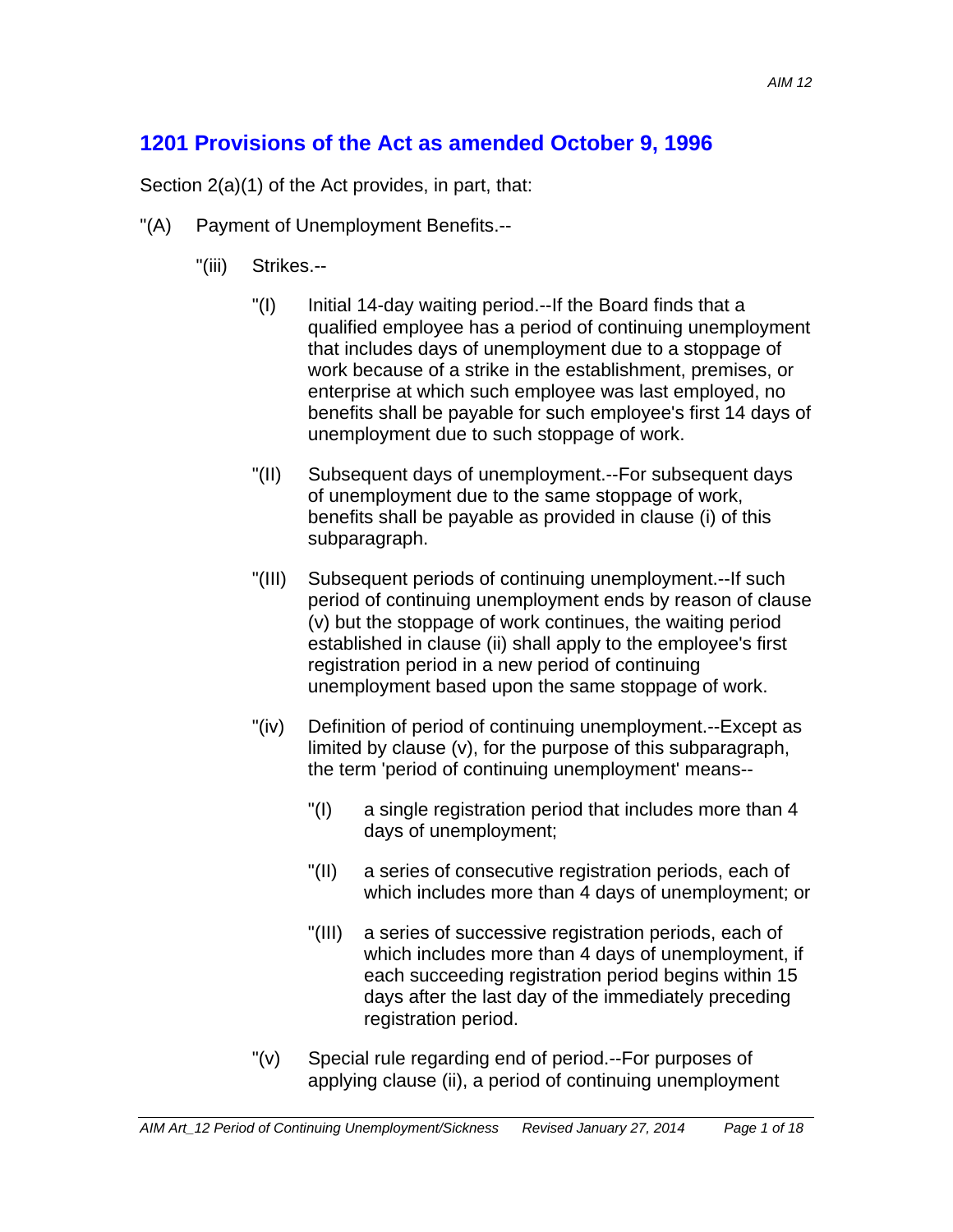"(vi) Limit on amount of benefits.--No benefits shall be payable to an otherwise eligible employee for any day of unemployment in a registration period where the total amount of the remuneration (as defined in section 1(j) payable or accruing to him for days within such registration period exceeds the amount of the base year monthly compensation base. For purposes of the preceding sentence, an employee's remuneration shall be deemed to include the gross amount of any remuneration that would have become payable to that employee but did not become payable because that employee was not ready or willing to perform suitable work available to that employee on any day within such registration period."

# **1202 Analysis of Section 2(a)(1)**

## **1202.01 Period of Continuing Unemployment**

The phrase "period of continuing unemployment" refers to a period of time when an employee is unemployed but is ready, willing and able to work. For the purpose of paying unemployment benefits, a period of continuing unemployment exists when:

- a. The claimant has a single registration period that includes more than 4 days of unemployment; or
- b. The claimant has a series of consecutive registration periods, each of which includes more than 4 days of unemployment; or
- c. The claimant has a series of successive registration periods, each of which includes more than 4 days of unemployment, if each succeeding registration period begins within 15 days after the last day of the immediately preceding registration period.

A waiting period is required only in the first period of continuing unemployment beginning in a benefit year. This means that most claimants who continue to claim unemployment benefits from one benefit year into the next benefit year will serve only one waiting period when an employee's unemployment begins in one benefit year.

## **1202.02 Beginning Date**

A period of continuing unemployment begins with the first day of a number of consecutive days of unemployment, or with the first day of a number of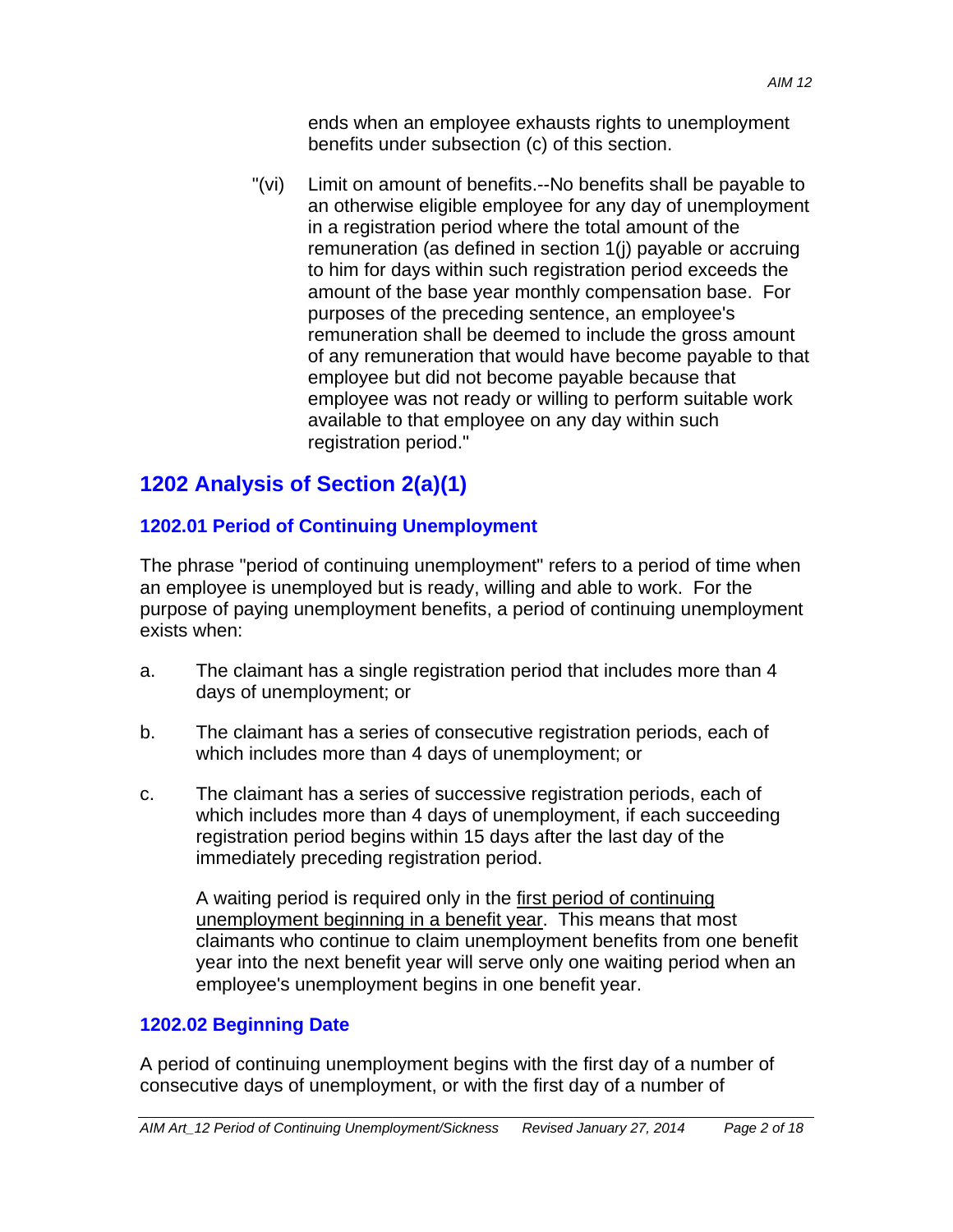successive days of unemployment with an interval of no more than 15 days which are not days of unemployment.

Example: An employee is unemployed May 1 through May 15 and also May 20, 21, 22, 25 and 26. May 1 begins a period of continuing unemployment. The days May 20, 21, 22, 25 and 26 are in the period of continuing unemployment beginning May 1 and benefits would be payable for days over 4 provided that the days May 20, 21, 22, 23 and 26 are not days of unemployment resulting from a strike. If the days May 20, 21, 22, 23 and 26 are the result of a strike, those days would be used to establish the strike waiting period and no benefits would be payable.

A period of continuing unemployment applies to registration periods beginning on or after October 9, 1996.

### **1202.03 Duration**

A period of continuing unemployment lasts for as long as the employee has consecutive days of unemployment, or as long as the employee has successive days of unemployment if each succeeding period begins within 15 days after the last day of the preceding period.

## **1202.04 Ending Date**

A period of continuing unemployment ends when:

- an employee exhausts rights to unemployment benefits; or
- 16 or more days elapse from the last day of the preceding period and the first day of the succeeding period.

The end of the benefit year does not end a period of continuing unemployment.

## **1203 Distinction Between "Consecutive" and "Successive" in Section 2(a)(1)**

- a. "Consecutive" days of unemployment occur one after the other continuously and without interruption.
- b. "Successive" days of unemployment occur when one or more days of unemployment follow any day of unemployment with a possible interval of one or more days which are not days of unemployment.

**Example:** An employee is unemployed for 14 "consecutive" days from December 1 through December 14, meaning each day in the period December 1 through December 14 is a day of unemployment and that there is no day in that period which is not a day of unemployment. If the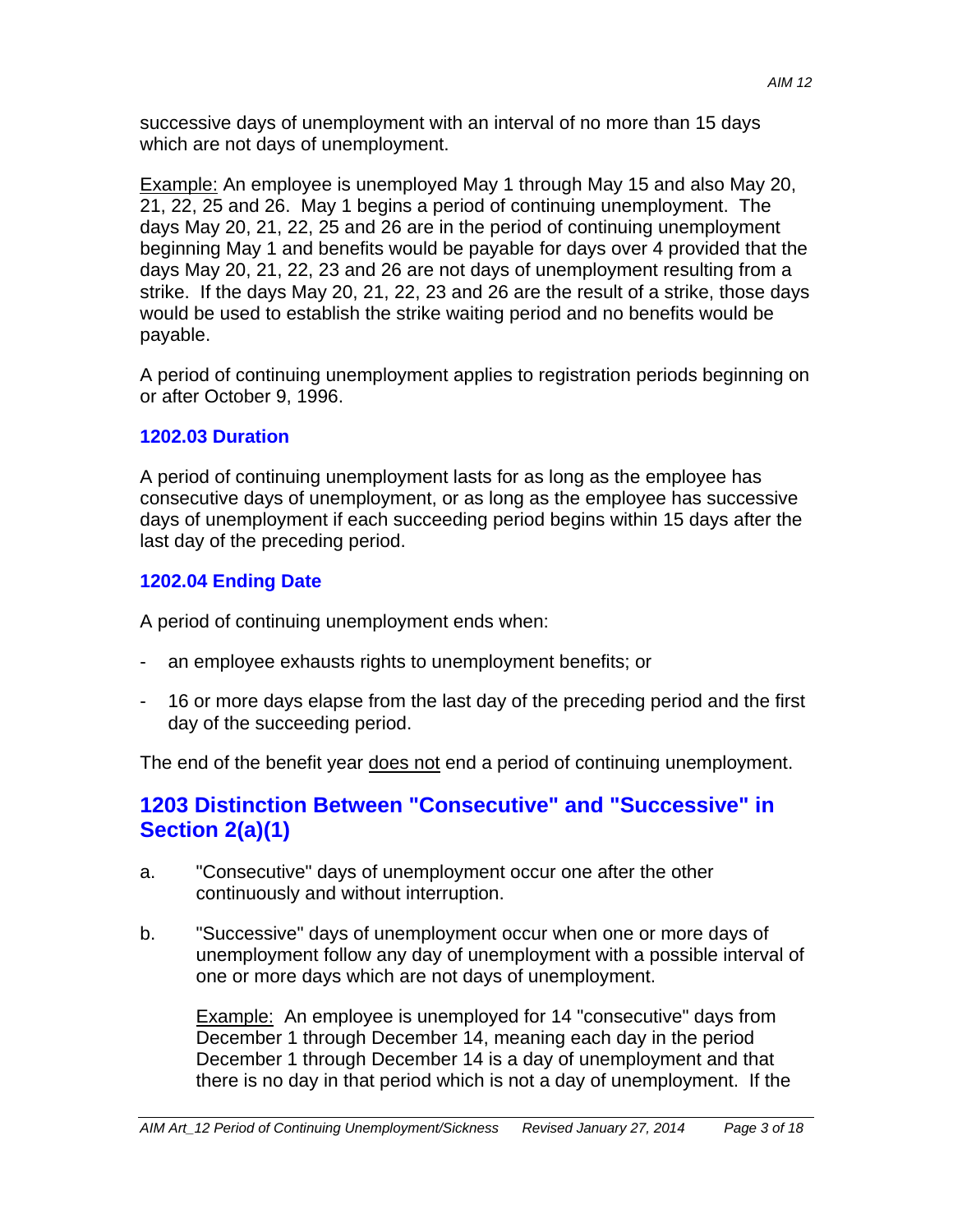employee also had days of unemployment on December 20, 21, 22, 23 and 26, those 5 days are considered "successive" days of unemployment.

## **1204 Interruption of Period of Continuing Unemployment**

A period of continuing unemployment can be interrupted, provided that there are not more than 15 days from the last day of the registration period immediately preceding the first day of the succeeding period. A period of continuing unemployment can be interrupted any number of times so long as each interruption is not more than 15 days.

## **1205 Number of Compensable Days**

Benefits are payable for each day of unemployment in excess of 7 in an employee's first registration period in a period of continuing unemployment, provided that the period of continuing unemployment is the first beginning in the benefit year. For each subsequent registration period, benefits are payable for day of unemployment in excess of 4.

Exception: No benefits are payable for an employee's first 14 days of unemployment due to a strike. Such days, however, are days of unemployment within a period of continuing unemployment. (See AIM-25.)

## **1206 Effect of Recovery on the Period of Continuing Unemployment**

A determination must be made as to whether to adjust a claimant's record if a recovery of benefits for days of unemployment changes the status of a period of continuing unemployment. The following examples illustrate this point.

Example 1: A claimant exhausts unemployment benefits in June of benefit year 1996; thereby ending a period of continuing unemployment. The claimant claims benefits again in July of benefit year 1997. The registration period beginning date of the first claim in BY-97 is within 15 days after the last day of the immediately preceding registration period in BY-96 and would be considered within the period of continuing unemployment beginning in the previous benefit year, except that the claimant exhausted benefits in the previous benefit year. The first claim in BY-97, therefore, begins a new period of continuing unemployment and is a "waiting period" claim.

Information subsequently received shows that the claimant received guarantee pay, and benefits are recovered for days of unemployment in BY-96. Every attempt should be made to "re-exhaust" benefits in BY-96 with days claimed but unpaid because benefits were exhausted at the time the days initially processed. This will avoid changes to the periods of continuing unemployment, and to the waiting period claim in the subsequent benefit year.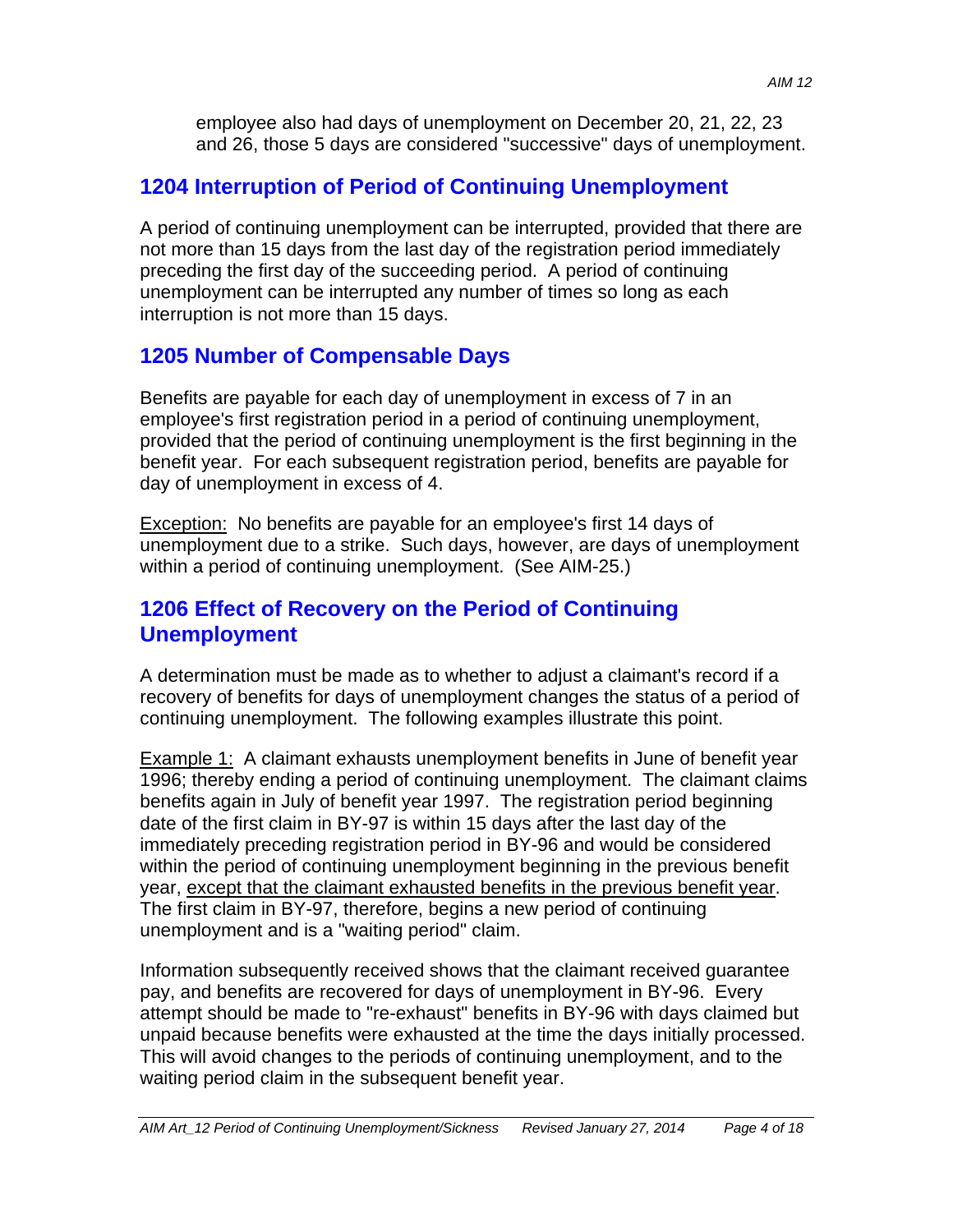Occasions will also arise when a sufficient number of days of unemployment are recovered to "break" a period of continuing unemployment.

Example 2: A claimant claims consecutive periods of benefits in benefit years 1996 and 1997. Because the benefits paid in BY-97 are in the period of continuing unemployment beginning in BY-96, no first valid claim is established in BY-97. Subsequent information shows the claimant received vacation pay and benefits are recovered for days in BY-97, resulting in a "break" in the period of continuing unemployment from BY-96.

It will be necessary, in this example, to establish a waiting period for the subsequent benefit year for the new period of continuing unemployment beginning in BY-97.

Refer to AIM-24 for information and guidance in determining whether a waiting period is to be established for the new period of continuing unemployment for these and other situations.

## **1207 Effect of the Earnings Test on the Period of Continuing Unemployment**

Days of unemployment denied due to earnings in excess of the monthly compensation base (the earnings test) are considered days of unemployment, even though they are non-compensable. For purposes of determining a period of continuing unemployment, therefore, days denied because of the earnings test are days of unemployment.

# **1208 Provisions of the Act as Amended October 9, 1996**

Section 2(a)(1) of the Act provides, in part, that:

- "(B) Payment of Sickness Benefits.--
	- (iii) Definition of period of continuing sickness.--For the purposes of this subparagraph, a period of continuing sickness means--
		- (I) a period of consecutive days of sickness, whether from 1 or more causes; or
		- (II) a period of successive days of sickness due to a single cause without interruption of more than 90 consecutive days which are not days of sickness.
	- (iv) Special rule regarding end of period.--For purposes of applying cause (ii)\*, a period of continuing sickness ends when an employee exhausts rights to sickness benefits under subsection (c)\*\* of this section."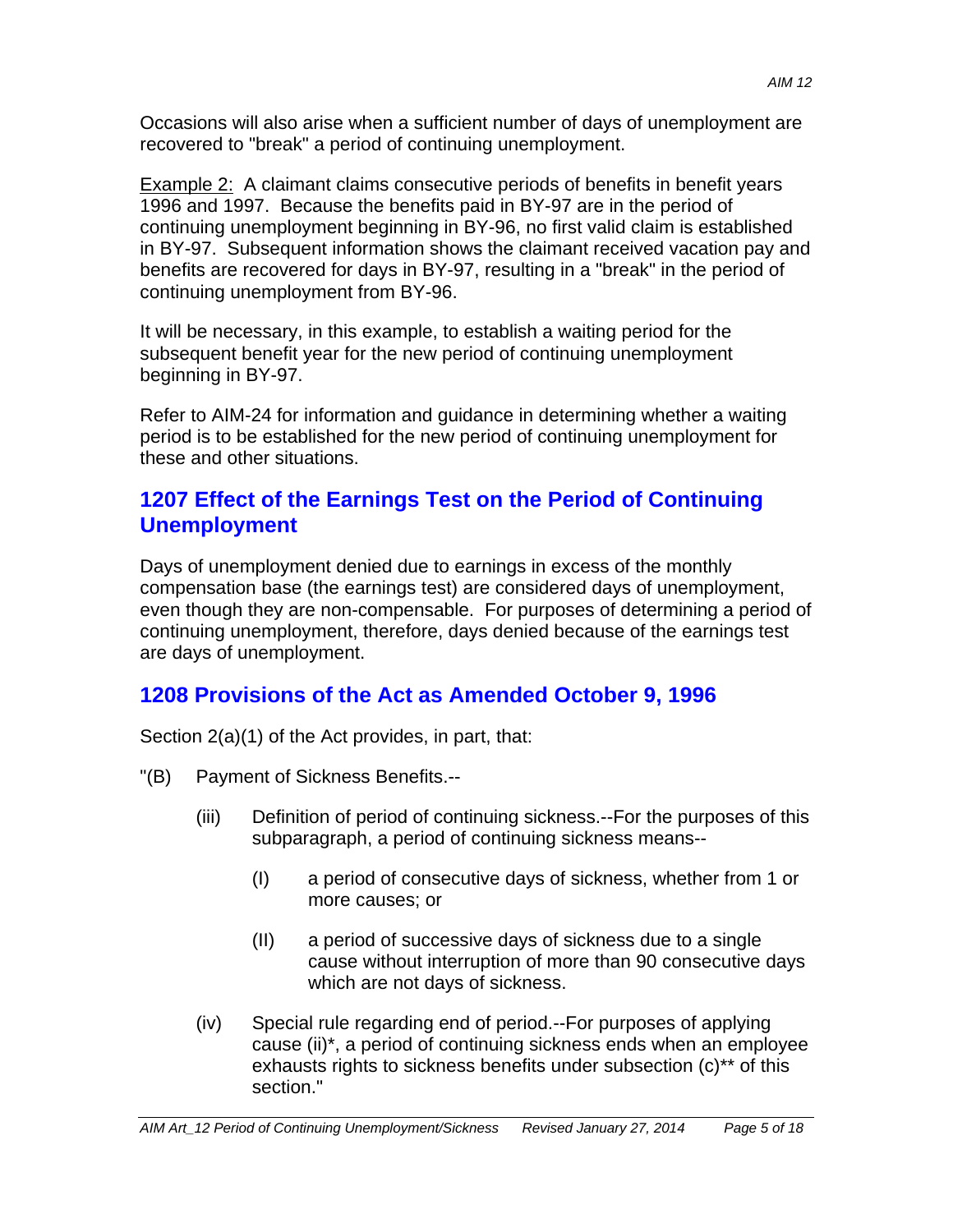*\* cause (ii)- from Article 24* 

*"(ii) Waiting period for first registration period.--Benefits shall be payable to any qualified employee for each day of sickness in excess of 7 during that employee's first registration period in a period of continuing sickness if such period of continuing sickness is the employee's initial period of continuing sickness commencing in the benefit year. For the purposes of this clause, the first registration period in a period of continuing sickness is that registration period that first begins with 4 consecutive days of sickness and includes more than 4 days of sickness."* 

*Note: Prior to amendments to the RUIA in October 1996, no benefits were payable for an employee's first registration period having more than 4 days of unemployment and sickness in each benefit year. This resulted in a 14-day waiting period. The change to a 7-day waiting period applies to periods of continuing unemployment and periods of continuing sickness beginning on and after October 9, 1996.* 

*\*\* subsection (c)- from Article 20* 

*Section 2(c) of the Act provides, in part, that:* 

- *"(c) Maximum Number of Days for Benefits.--* 
	- *"(1) Normal benefits--*

*"(A) Generally--The maximum number of days of unemployment within a benefit year for which benefits may be paid to an employee shall be 130, and the maximum number of days of sickness within a benefit year for which benefits may be paid to an employee shall be 130.* 

*"(B) Limitation--The total amount of benefits that may be paid to an employee for days of unemployment within a benefit year shall in no case exceed the employee's compensation in the base year; and the total amount of benefits that may be paid to an employee for days of sickness within a benefit year shall in no case exceed the employee's compensation in the base year, except that notwithstanding section 1(i), in determining the employee's compensation in the base year for the purpose of this sentence, any money remuneration paid to the employee for services rendered as an*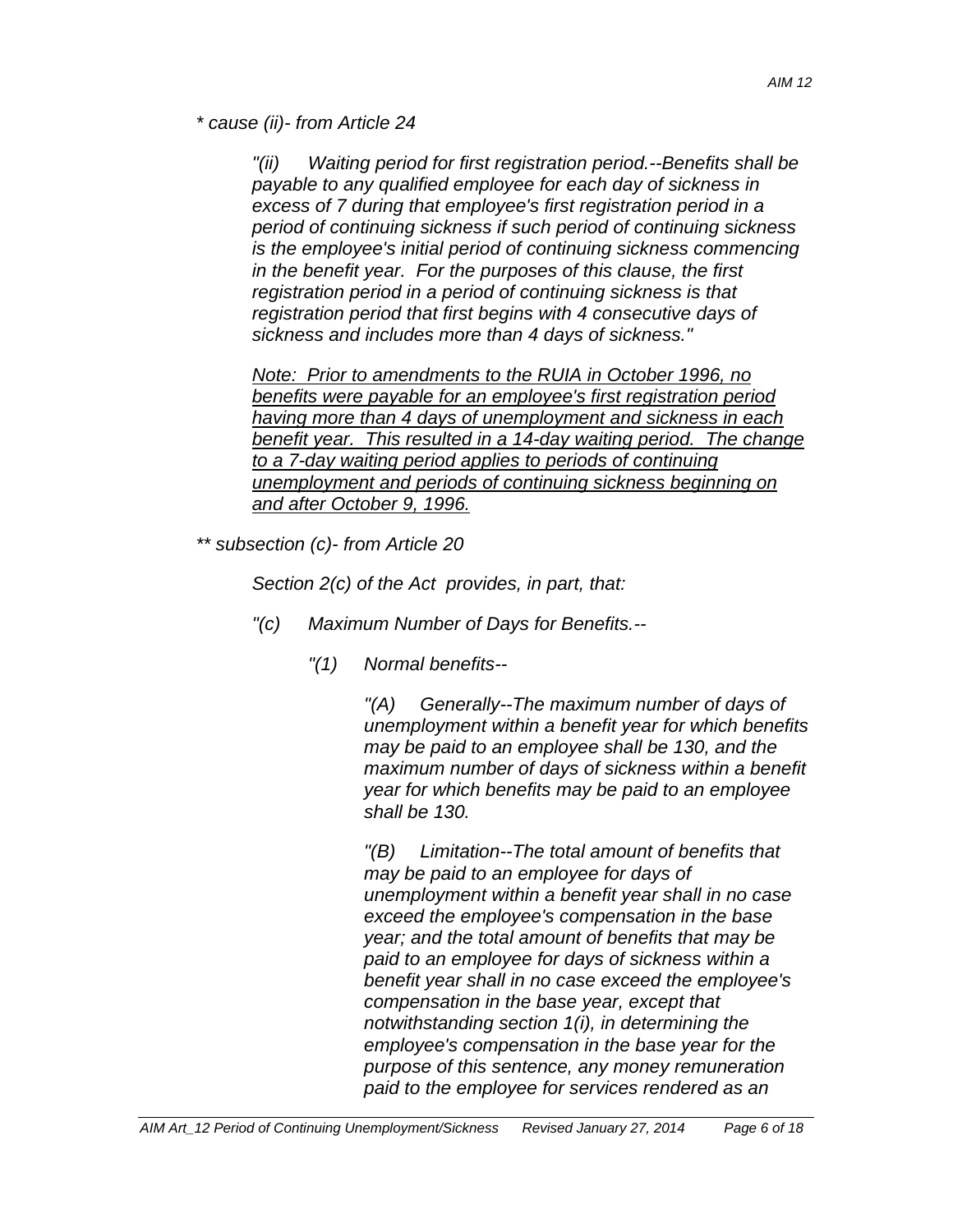*employee shall be taken into account that is not in excess of an amount that bears the same ratio to \$775 as the monthly compensation base for that year as computed under section 1(i) bears to \$600.* 

# **1209 Analysis of Section 2(a)(1)**

### **1209.01 Period of Continuing Sickness**

The phrase "period of continuing sickness" refers to a period of time when an employee is not able to work on account of illness, injury, sickness or disease. For the purpose of paying sickness benefits, a period of continuing sickness exists when:

- a. The claimant has any number of "consecutive" days of sickness based on one or more infirmities, or
- b. The claimant has any number of "successive" days of sickness based on a single infirmity and there is no interruption of more than 90 "consecutive" days which are not days of sickness.

A waiting period is required only in the first period of continuing sickness beginning in a benefit year. This means that most claimants who continue to claim sickness benefits from one benefit year into the next benefit year will serve only one waiting period.

### **1209.02 Beginning date**

A period of continuing sickness, with respect to any employee, begins with the first day of a number of consecutive days of sickness, or with the first day of a number of successive days of sickness attributable to a single cause with no interval of more than 90 days which are not days of sickness.

Example: An employee is ill May 1 through May 15 and also May 20, 21, 22, 25 and 26. May 1 begins a period of continuing sickness. The days May 20, 21, 22, 25, and 26 are in the period of continuing sickness beginning May 1, and benefits would be payable for them, provided that the employee's inability to work on those five days is due to one or more of the same infirmities which caused him to be unable to work on the days from May 1 through May 15. Otherwise, May 20 would begin another period of continuing sickness.

Note: Most periods of continuing sickness may be expected to have at least four consecutive days of sickness at the beginning. This, however, is not an invariable condition since as few as two consecutive days of sickness could comprise a period of continuing sickness.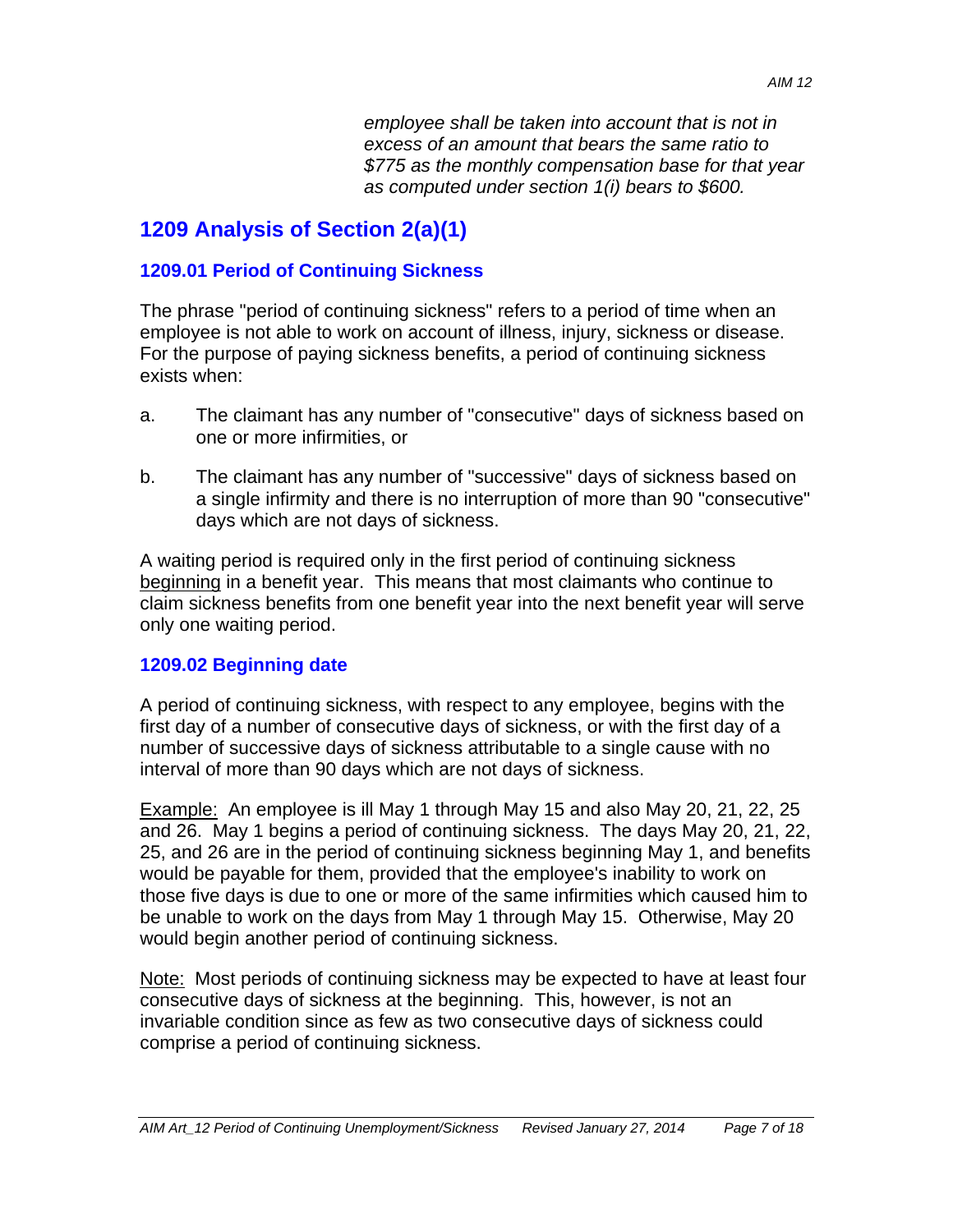### **1209.03 Duration**

A period of continuing sickness lasts for as long as the employee has consecutive days of sickness based on one or more infirmities. It also lasts for a period of inability caused by a single infirmity with no interval of more than 90 days which are not days of sickness.

### **1209.04 Ending date**

A period of continuing sickness ends when:

- an employee exhausts rights to sickness benefits;
- 91 consecutive days have elapsed none of which is a day of sickness resulting from the infirmity which was the basis for the preceding days of sickness; or
- One or more days which are not days of sickness have elapsed and a statement of sickness is filed with respect to a day of sickness based on an infirmity other than any infirmity causing inability on the preceding days of sickness.

Note: Caution must be observed in determining the cause of inability to work on any day of sickness with a view to including such day in a particular period of continuing sickness. There may be a tendency to regard two infirmities having the same name as a single infirmity. An individual who was unable to work on a particular day because of a broken leg obviously has a different cause of inability to work if he cannot work because he broke the other leg. There would, of course, be more difficulty in distinguishing causes of inability to work when there are separate bouts of the same infirmity with intermissions during which recovery was complete.

The end of the benefit year does not end a period of continuing sickness.

## **1210 Distinction Between "Consecutive" and "Successive"**

- a. "Consecutive" days of sickness occur one after the other continuously and without interruption.
- b. "Successive" days of sickness occur when one or more days of sickness follow any day of sickness with a possible interval of one or more days which are not days of sickness.

Example: An employee is sick for 11 "consecutive" days from October 1 through October 11, meaning that each day in the period October 1 through October 11 is a day of sickness and that there is no day in that period which is not a day of sickness. If the employee also had days of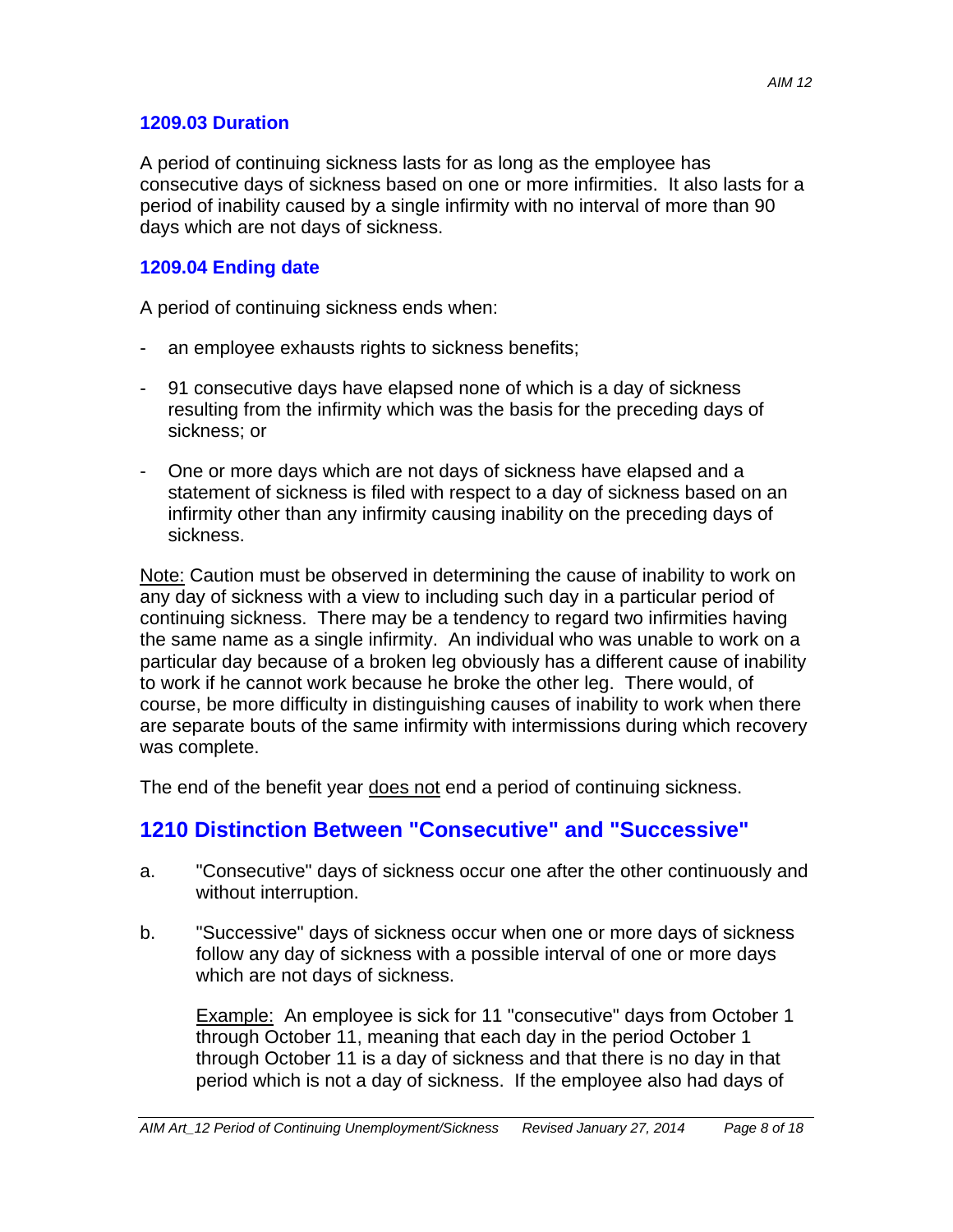sickness on October 16, 17, 18, 21, and 22, those five days are considered "successive" days of sickness.

## **1211 Interruption of Period of Continuing Sickness**

A period of continuing sickness can be interrupted provided that:

- a. The interruption is for not more than 90 consecutive days, and
- b. The days of sickness after the interruption were due to one or more of the same causes as the days of sickness before the interruption.

A period of continuing sickness can be interrupted any number of times so long as each interruption is not more than 90 days and the days of sickness are all due to the same cause.

If a period of continuing sickness is caused by more than one infirmity, any one of the infirmities can be considered as the single continuing cause which will permit the interruption of the period of continuing sickness for not more than 90 days without ending it.

## **1212 Number of Compensable Days**

In the first registration period in a period of continuing sickness, benefits are payable for each day of sickness after the fourth consecutive day of sickness.

Exception: Benefits are payable for each day of sickness in excess of 7 in an employee's first registration period in a period of continuing sickness, if the period of continuing sickness is the first beginning in the benefit year. For the purposes of this exception, the first registration period in a period of continuing sickness is the registration period that first begins with 4 consecutive days of sickness and includes more than 4 days of sickness.

For each subsequent registration period in a period of continuing sickness, benefits are payable for each day of sickness in excess of 4. There is no requirement that the 4 days be consecutive in subsequent claims. See Appendix A for examples of how compensable days are figured.

## **1213 Effect of Recovery on the Period of Continuing Sickness**

A determination must be made as to whether to adjust a claimant's record if a recovery of benefits for days of sickness changes the status of a period of continuing sickness. The following examples illustrate this point.

Example 1: A claimant exhausts sickness benefits in June of benefit year 1996; thereby ending a period of continuing sickness. The claimant begins claiming again in July of benefit year 1997. The claimant's infirmity and the registration period beginning date of the first claim in BY-97 would allow the claim to be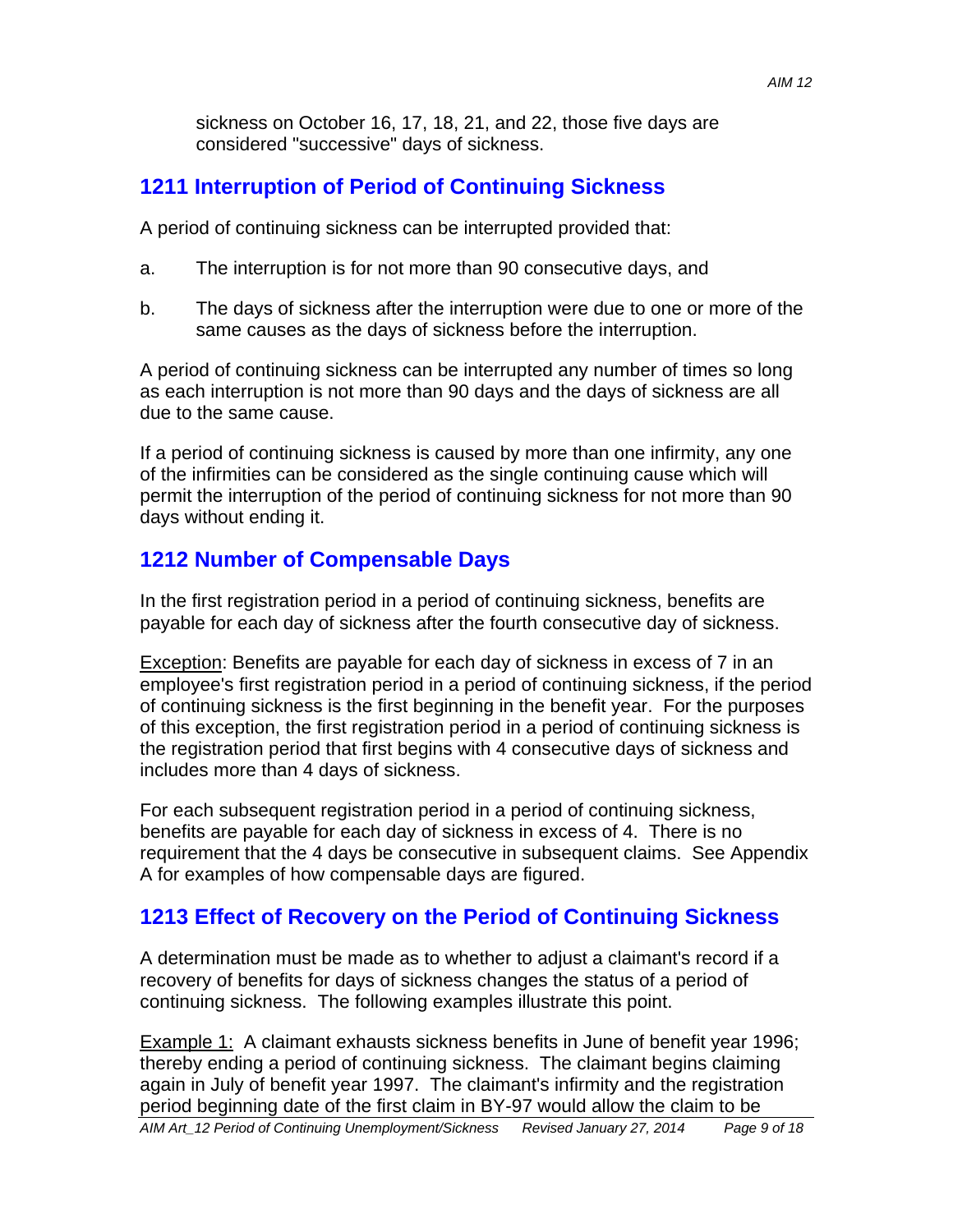considered within the period of continuing sickness beginning in the preceding benefit year, except that the claimant exhausted benefits in the previous benefit year. The first claim in BY-97, therefore, begins a new period of continuing sickness and is the "waiting period" claim.

Information subsequently received shows the claimant received remuneration, and benefits are recovered for days of sickness claimed in BY-96. Every attempt should be made to "re-exhaust" BY-96 benefits with days claimed but unpaid because benefits were exhausted at the time the days initially processed. This will avoid changes to the periods of continuing sickness and to the waiting period claim in the subsequent benefit year.

Occasions will also arise when a sufficient number of days of sickness are recovered to "break" a period of continuing sickness.

Example 2: A claimant claims consecutive periods of benefits in benefit years 1996 and 1997. Because the benefits paid in BY-97 are in the period of continuing sickness beginning in BY-96, no first valid claim is established in BY-97. Subsequent information shows that the claimant received wage continuation pay, and benefits are recovered for days in BY-97, resulting in a "break" the period of continuing sickness from BY-96.

It will be necessary, in this example, to establish a waiting period for the subsequent benefit year for the new period of continuing sickness beginning in BY-97.

# **Appendices**

## **I. Benefit Payments in a Period of Continuing Sickness**

\* Denotes Waiting Period Claim

## Example 1:

Mr. Baker has the flu and is unable to work from August 4 through August 13. On August 14, he contracts pneumonia and is unable to work until September 15. Mr. Baker has one "period of continuing sickness" because there is no interruption between his days of sickness for flu and his days of sickness for pneumonia. Mr. Baker's benefits are computed as:

| <b>REGISTRATION</b><br><b>PERIOD</b> | <b>CLAIM</b><br><b>PROFILE</b> | <b>DAYS OF</b><br><b>SICKNESS</b> | <b>PAYABLE</b><br><b>DAYS</b> |
|--------------------------------------|--------------------------------|-----------------------------------|-------------------------------|
| $8/04 - 8/17$                        | 1111111 1111111                | 14                                | 7*                            |
| $8/18 - 8/31$                        | 1111111 1111111                | 14                                | 10                            |
| $9/01 - 9/14$                        | 1111111 1111111                | 14                                |                               |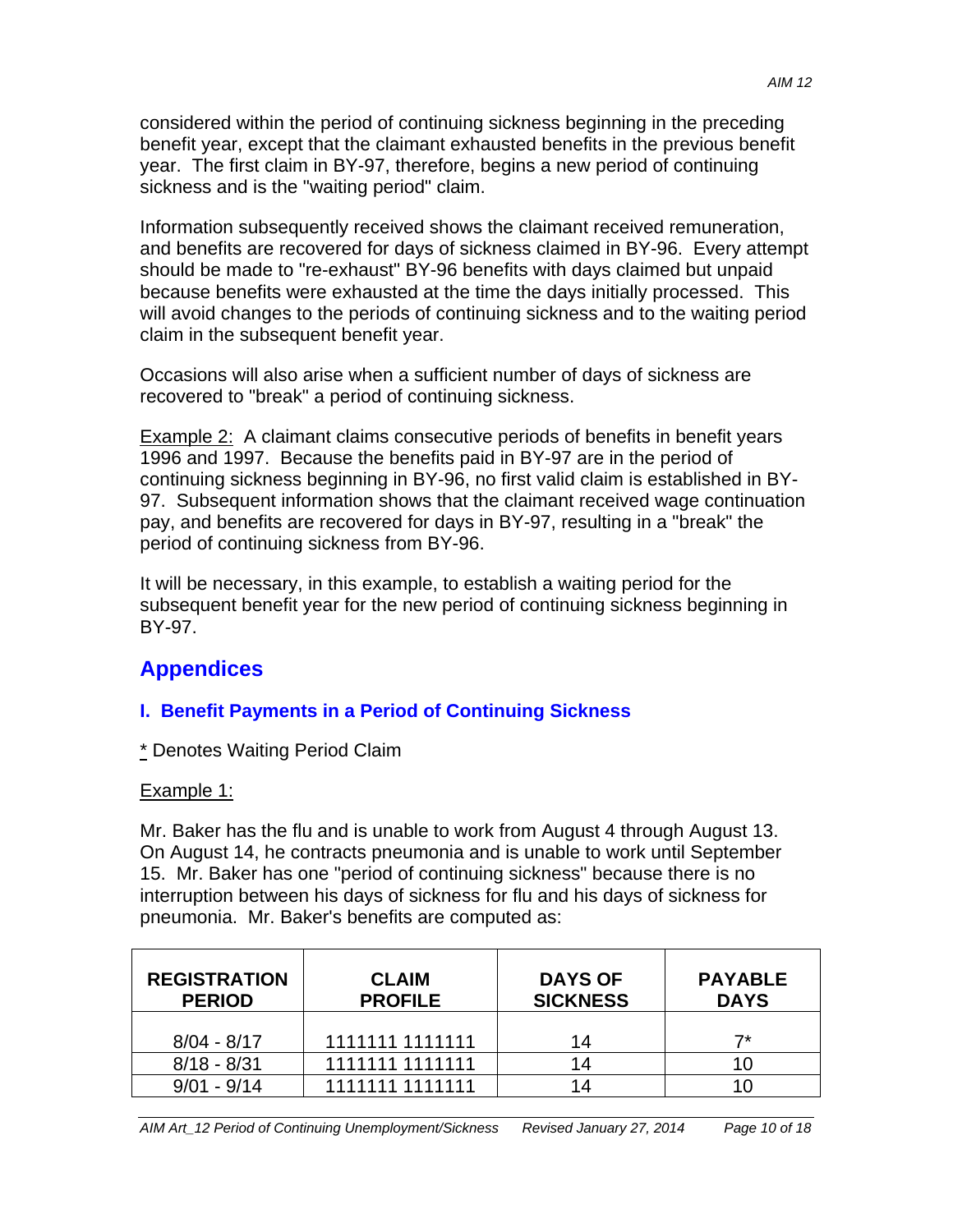### Example 2:

Mr. Johnson sprained his shoulder on August 2. He returns to work on August 12, but realizes that his shoulder has not healed completely. He is not able to return to work again until August 22. Mr. Johnson has one "period of continuing sickness" because the interruption is not more than 90 days and the days of sickness are due to a single cause. Mr. Johnson's benefits are computed as:

| <b>REGISTRATION</b><br><b>PERIOD</b> | <b>CLAIM</b><br><b>PROFILE</b> | <b>DAYS OF</b><br><b>SICKNESS</b> | <b>PAYABLE</b><br><b>DAYS</b> |
|--------------------------------------|--------------------------------|-----------------------------------|-------------------------------|
| $8/02 - 8/15$                        | 1111111 1110111                | 13                                | ճ*                            |
| $8/16 - 8/29$                        | 1111112 0000000                |                                   |                               |

### Example 3:

Mr. Carson injured his knee on August 15 and last worked on that date. He received vacation pay for the days August 18 through August 22, and filed his statement of sickness within 10 days of August 15. He returned to work on September 1. Mr. Carson's "period of continuing sickness" began August 16. But because he did not have four consecutive days of sickness until after his vacation period, his filing date is determined to be August 23. Mr. Carson's benefits are computed as:

| <b>REGISTRATION</b> | <b>CLAIM</b>    | <b>DAYS OF</b>  | <b>PAYABLE</b> |
|---------------------|-----------------|-----------------|----------------|
| <b>PERIOD</b>       | <b>PROFILE</b>  | <b>SICKNESS</b> | <b>DAYS</b>    |
| $8/23 - 9/5$        | 1111111 1120000 |                 | つ*             |

### Example 4:

Mr. Redwood was injured at work on August 4. The statement of sickness showed that he had a mild brain concussion, facial lacerations and a sprained shoulder. He was paid sickness benefits from August 5 through August 31; he returned to work on September 1 and worked until October 5. He reapplied for sickness benefits to begin October 6. His new statement of sickness showed the first day of infirmity as August 4, and the diagnosis as sprained shoulder. Mr. Redwood returned to work on October 20. Mr. Redwood had one "period of continuing sickness" because the medical evidence indicates that his sprained shoulder is a single continuing cause which made him unable to work from August 5 through August 31, and from October 6 through October 19. Mr. Redwood's benefits are computed as:

| <b>REGISTRATION</b> | <b>CLAIM</b> | <b>DAYS OF</b> | <b>PAYABLE</b> |
|---------------------|--------------|----------------|----------------|
|                     |              |                |                |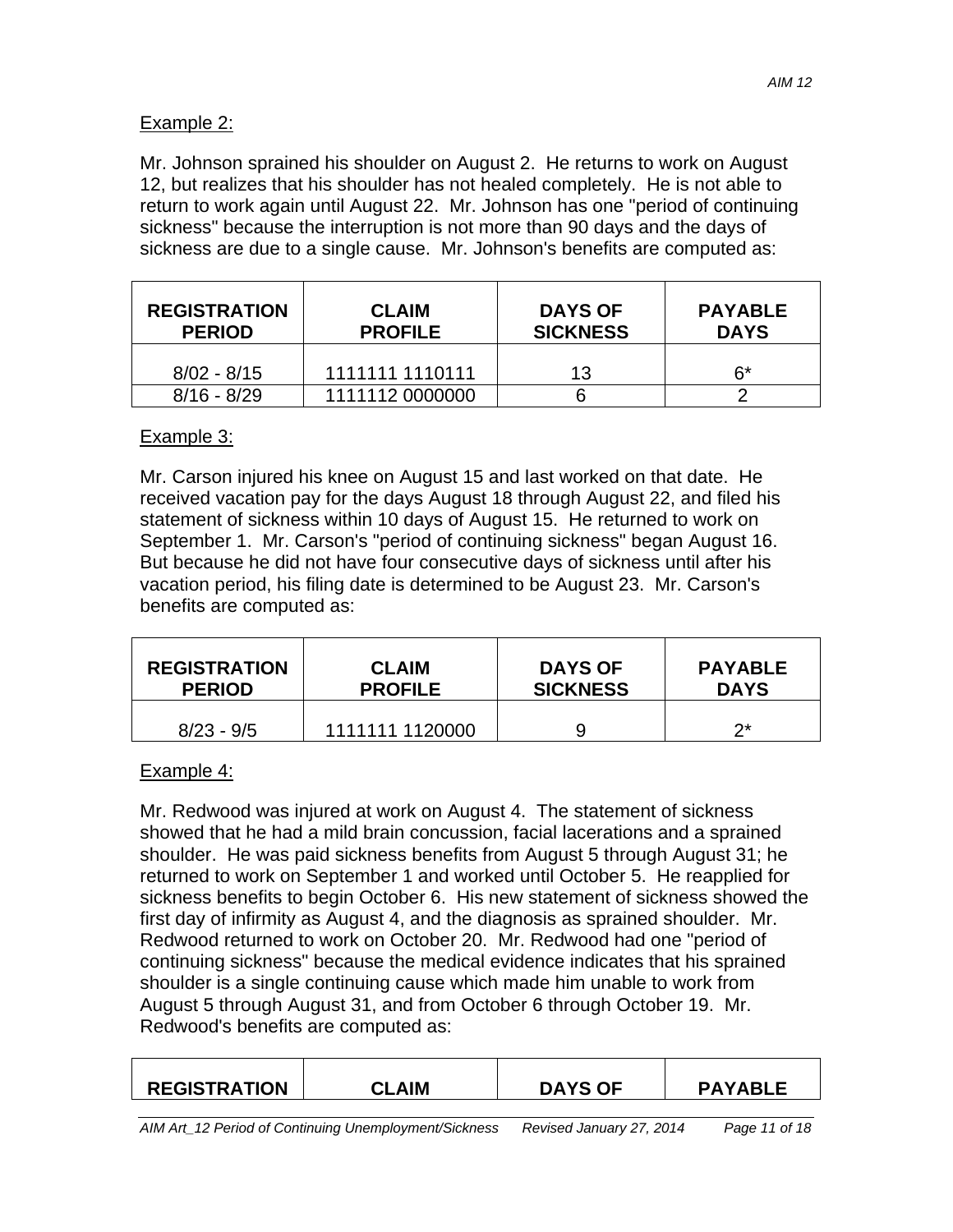| <b>PERIOD</b> | <b>PROFILE</b>  | <b>SICKNESS</b> | <b>DAYS</b> |
|---------------|-----------------|-----------------|-------------|
| $8/05 - 8/18$ | 1111111 1111111 | 14              | ⇁∗          |
| $8/19 - 9/01$ | 1111111 1111112 | ィっ              |             |
| 10/6 - 10/19  | 1111111 1111111 | 1⊿              |             |

### Example 5:

Ms. Hapgood is off work for flu from August 2 through August 13. She returns to work on August 14 and, at work, breaks her wrist. She is unable to work from August 15 through September 9. Ms. Hapgood has two "periods of continuing sickness". Her first period of continuing sickness ran from August 2 through August 14; her new one began August 15. Ms. Hapgood's benefits are computed as:

| <b>REGISTRATION</b><br><b>PERIOD</b> | <b>CLAIM</b><br><b>PROFILE</b> | <b>DAYS OF</b><br><b>SICKNESS</b> | <b>PAYABLE</b><br><b>DAYS</b> |
|--------------------------------------|--------------------------------|-----------------------------------|-------------------------------|
| $8/02 - 8/15$                        | 1111111 1111191                | 13                                | 6*                            |
| $8/16 - 8/29$                        | 1111111 1111111                | 14                                | 10                            |
| $8/30 - 9/11$                        | 1111111 1111120                | 12                                |                               |

### Example 6:

Mr. Smith fractures his leg on June 1 and claims sickness benefits until he is able to work on August 24. He has one "period of continuing sickness" beginning June 1. Mr. Smith serves only one 7-day waiting period even though his days of sickness cross from one benefit year to the next. Mr. Smith's benefits are computed as:

| <b>REGISTRATION</b><br><b>PERIOD</b> | <b>CLAIM</b><br><b>PROFILE</b> | <b>DAYS OF</b><br><b>SICKNESS</b> | <b>PAYABLE</b><br><b>DAYS</b> |
|--------------------------------------|--------------------------------|-----------------------------------|-------------------------------|
|                                      |                                |                                   |                               |
| $6/01 - 6/14$                        | 1111111 1111111                | 14                                | 7*                            |
| $6/15 - 6/28$                        | 1111111 1111111                | 14                                | 10                            |
| $6/29 - 7/12$                        | 1111111 1111111                | 14                                | 10                            |
| $7/13 - 7/26$                        | 1111111 1111111                | 14                                | 10                            |
| $7/27 - 8/09$                        | 1111111 1111111                | 14                                | 10                            |
| $8/10 - 8/23$                        | 1111111 1111111                | 14                                | 10                            |

### Example 7:

Ms. Green has spinal stenosis and is unable to work from October 11, 1996 through February 18, 1997. She returns to work and reapplies for sickness benefits for the same condition beginning July 15, 1997. Ms. Green has two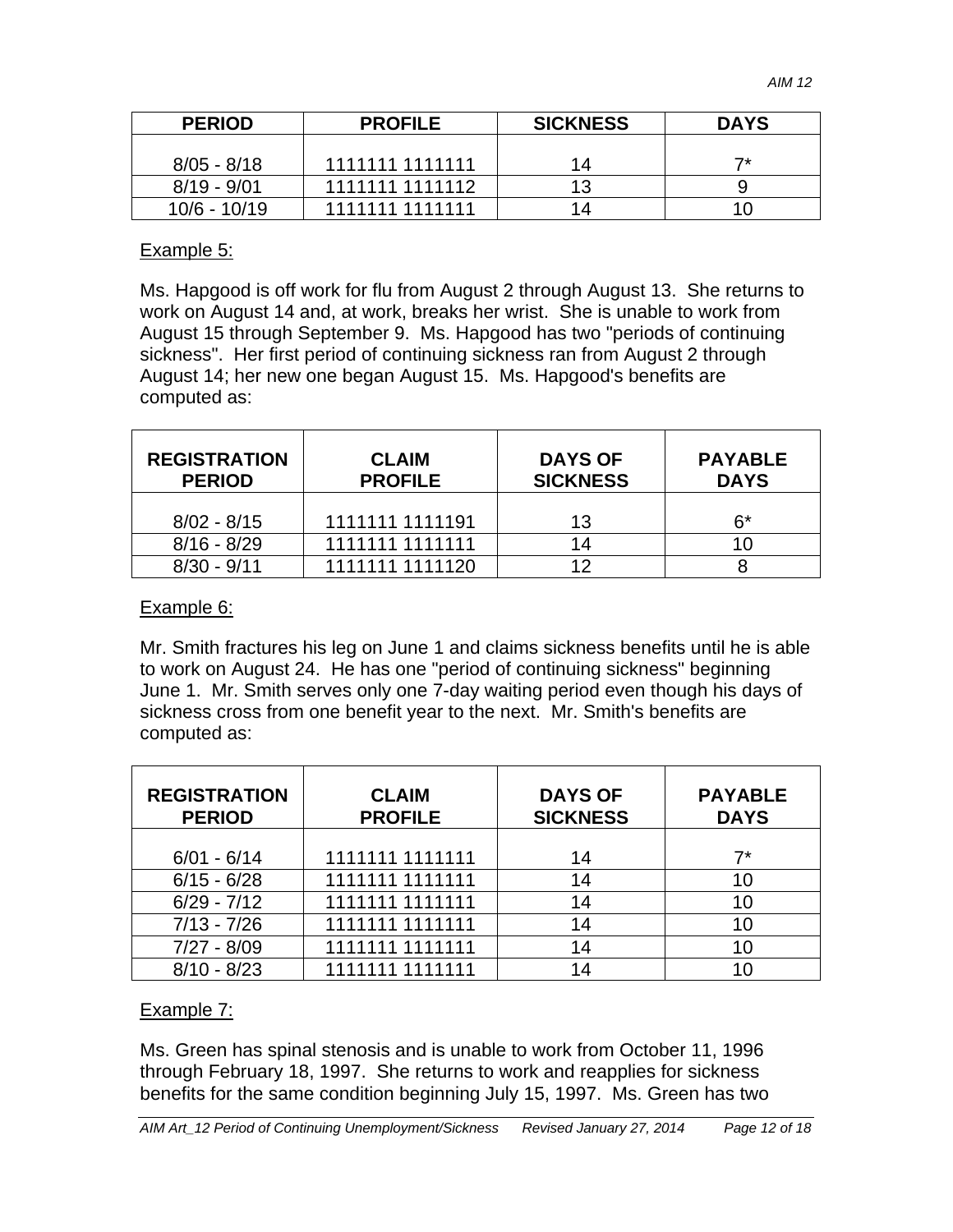"periods of continuing sickness". Her first period of continuing sickness runs from October through February in BY-96; the other began July 15, 1997 in BY-97. Ms. Green must satisfy a waiting period in each benefit year although she is unable to work due to the same infirmity. Her benefits are computed as:

| <b>REGISTRATION</b><br><b>PERIOD</b> | <b>CLAIM</b><br><b>PROFILE</b> | <b>DAYS OF</b><br><b>SICKNESS</b> | <b>PAYABLE</b><br><b>DAYS</b> |
|--------------------------------------|--------------------------------|-----------------------------------|-------------------------------|
| 10/11 - 10/24                        | 1111111 1111111                | 14                                | 7*                            |
| $10/25 - 11/07$                      | 1111111 1111111                | 14                                |                               |
| $02/14 - 02/27$                      | 1111120 0000000                | 5                                 |                               |
| $07/15 - 07/28$                      | 1111111 1111111                |                                   |                               |

### Example 8:

Ms. Meyers is off from work beginning December 1, 1996 for bypass surgery. She exhausts her normal sickness benefits on June 7, 1997. Because she has less than 10 years of railroad service, she is not entitled to extended benefits. She reapplies in July. Ms. Meyers has two "periods of continuing sickness". She must serve another waiting period in July and re-satisfy the four consecutive day rule because exhaustion of her rights to benefits ended her "period of continuing sickness" that began in December, even though there is less than a 90-day gap in her claims for the same illness. Her benefits are computed as:

| <b>REGISTRATION</b><br><b>PERIOD</b> | <b>CLAIM</b><br><b>PROFILE</b> | <b>DAYS OF</b><br><b>SICKNESS</b> | <b>PAYABLE</b><br><b>DAYS</b> |
|--------------------------------------|--------------------------------|-----------------------------------|-------------------------------|
| 12/01 - 12/14                        | 1111111 1111111                | 14                                | 7*                            |
| 12/15 - 12/28                        | 1111111 1111111                | 14                                | 10                            |
| 06/01 - 06/14                        | 1111111 3333333                | 14                                | 3                             |
| $07/01 - 07/14$                      | 1111111 1111111                | 14                                | 7*                            |

### Example 9:

Mr. Ryan is like Ms. Meyers, but has 25 years of service and receives extended sickness benefits for 65 days from June 8 through September 8, 1997. He continues to claim into October after his extended period ends. Mr. Ryan has two "periods of continuing sickness and must serve a new waiting period in September because the ending of his extended benefit period exhausts his rights to benefits. Mr. Ryan's benefits are computed as:

| <b>CLAIM</b>   | <b>DAYS OF</b>  | <b>PAYABLE</b> |
|----------------|-----------------|----------------|
| <b>PROFILE</b> | <b>SICKNESS</b> | <b>DAYS</b>    |
|                |                 |                |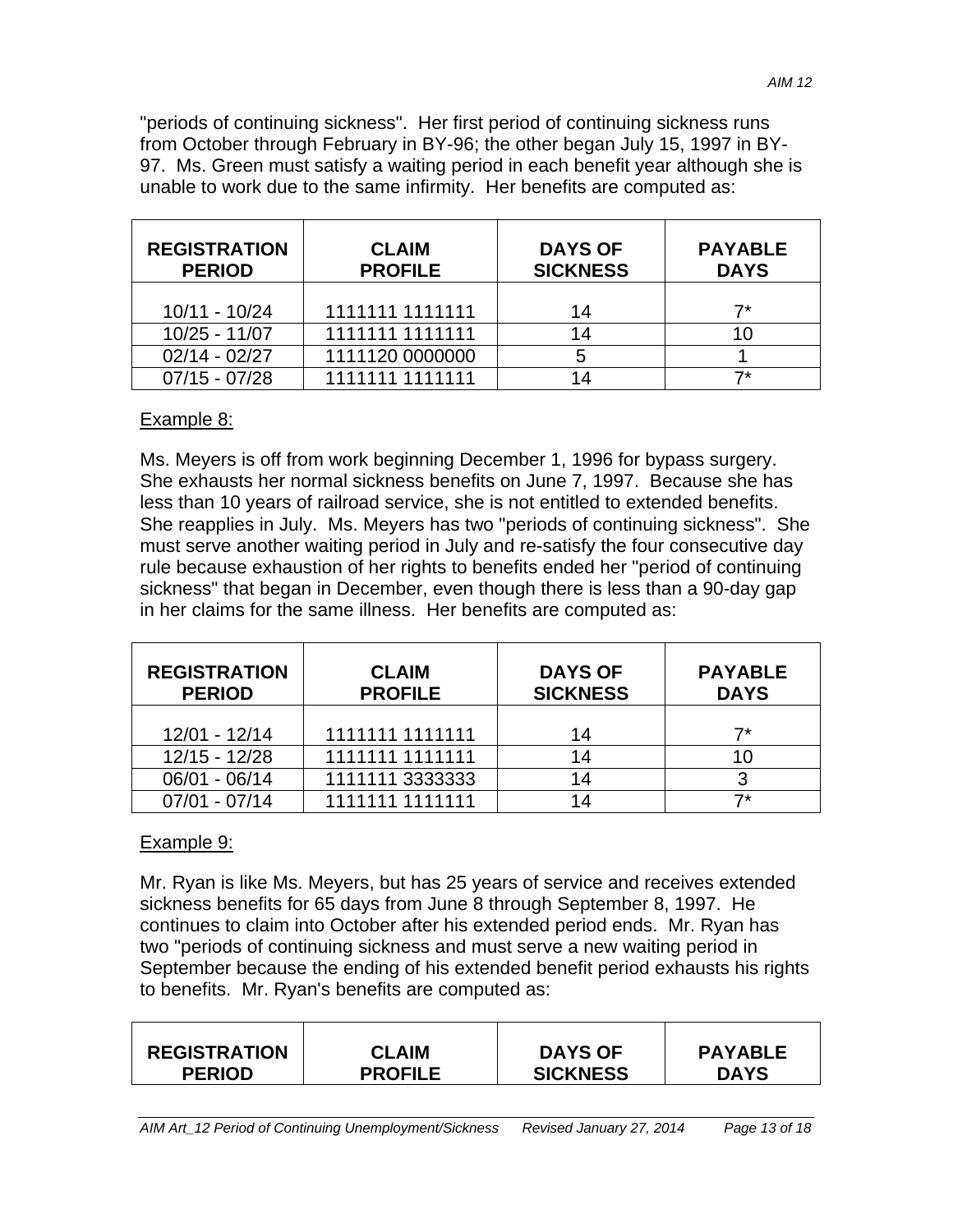| 06/08 - 06/21   | 1111111 1111111 | 14 | 10* |
|-----------------|-----------------|----|-----|
| $06/22 - 07/05$ | 1111111 1111111 | 14 | 10  |
| 08/31 - 09/13   | 1111111 1133333 |    | ხ   |
| 09/14 - 09/27   | 1111111 1111111 | 14 | ⇁∗  |

### Example 10:

Ms. O'Neil had an infectious virus and was unable to work from March 13 and until she returned to work April 23. She was paid sickness benefits from March 13 through April 22. She was furloughed, however, May 1 and claimed and was paid unemployment from May 2 through 29. She returned to work May 30 and worked until July 6. She reapplied for sickness benefits to begin July 7. Her new statement of sickness showed the first day of infirmity as March 13, and the diagnosis as "infectious virus". Ms. O'Neil returned to work on July 31. Ms. O'Neil had one "period of continuing sickness" because the medical evidence indicates that her virus is a single continuing cause which made her unable to work from March 13 through April 22, and July 7 through July 30. She does not have to satisfy a new waiting period in the new benefit year because the interruption was not more than 90 days and the days of sickness were due to a single cause. Ms. O'Neil's benefits are computed as:

| <b>REGISTRATION</b><br><b>PERIOD</b> | <b>CLAIM</b><br><b>PROFILE</b> | <b>DAYS OF</b><br><b>SICKNESS</b>     | <b>PAYABLE</b><br><b>DAYS</b> |
|--------------------------------------|--------------------------------|---------------------------------------|-------------------------------|
| $3/13 - 3/26$                        | 1111111 1111111                | 14                                    | $7^*$                         |
| $3/27 - 4/09$                        | 1111111 1111111                | 14                                    | 10                            |
| $4/10 - 4/23$                        | 1111111 1111112                | 13                                    | 9                             |
| <b>REGISTRATION</b><br><b>PERIOD</b> | <b>CLAIM</b><br><b>PROFILE</b> | <b>DAYS OF</b><br><b>UNEMPLOYMENT</b> | <b>PAYABLE</b><br><b>DAYS</b> |
| $5/02 - 5/15$                        | 1111111 1111111                | 14                                    | $7^*$                         |
| $5/16 - 5/29$                        | 1111111 1111111                | 14                                    | 10                            |
| <b>REGISTRATION</b><br><b>PERIOD</b> | <b>CLAIM</b><br><b>PROFILE</b> | <b>DAYS OF</b><br><b>SICKNESS</b>     | <b>PAYABLE</b><br><b>DAYS</b> |
| $7/07 - 7/20$                        | 1111111 1111111                | 14                                    | 10                            |
| $7/21 - 8/03$                        | 1111111 1111111                | 10                                    | 6                             |

### **II. Benefit Payments in a Period of Continuing Unemployment**

#### Example 11: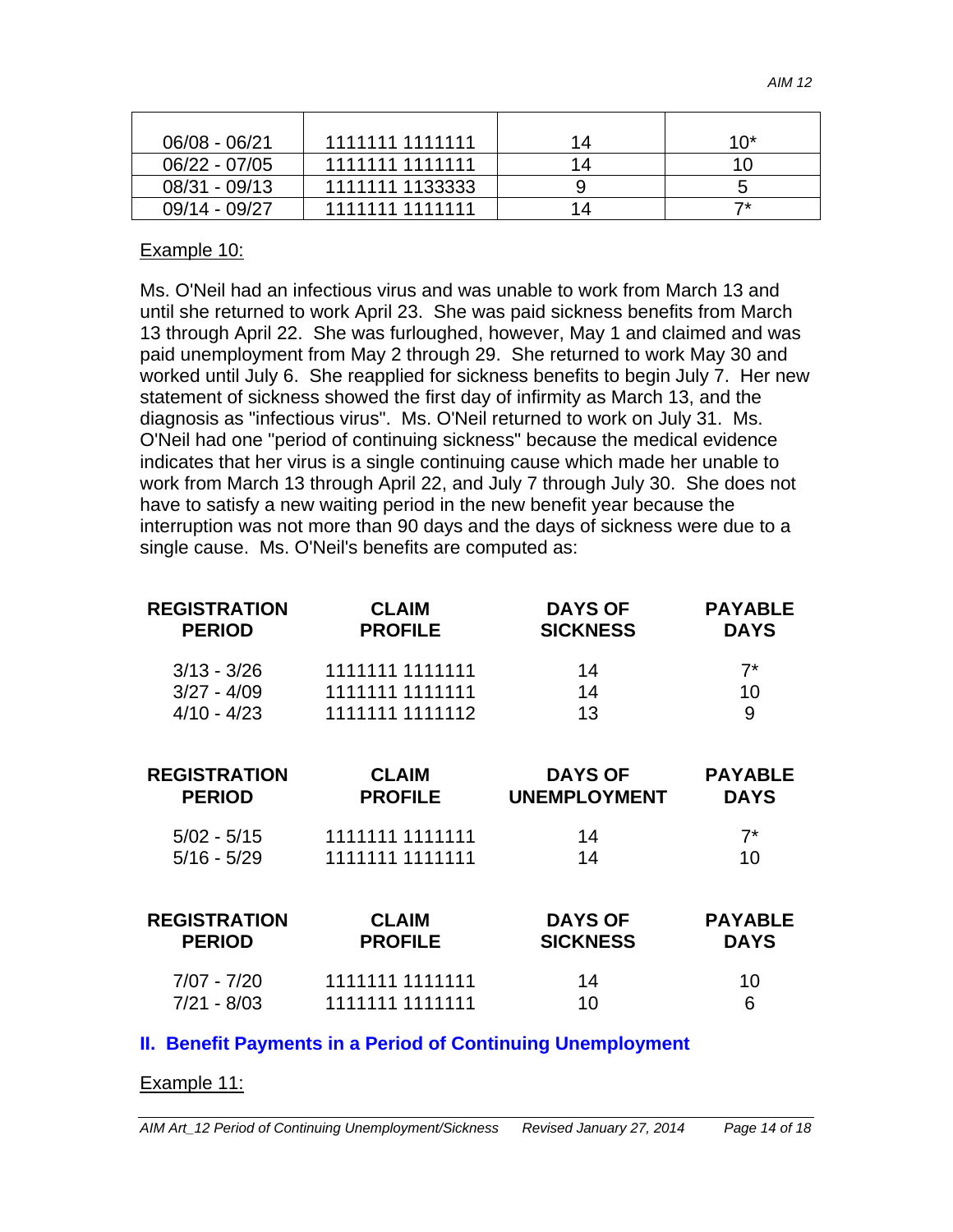The shop Mr. McDivitt works at closes March 1. He claims unemployment benefits beginning March 1. To supplement his income, Mr. McDivitt has a side business milling lumber in his back yard. On the claims beginning March 1 and March 15, he indicates that he received gross earnings from his side business in excess of the RUIA monthly compensation base. The district office denies his claims because of the earnings test. Even though the claims were denied because of the earnings test, the days remain days of unemployment and are part of the period of continuing unemployment. In addition, the period beginning March 1 satisfies the 7-day waiting period requirement. Mr. McDivitt's benefits are computed as:

| <b>REGISTRATION</b><br><b>PERIOD</b> | <b>CLAIM</b><br><b>PROFILE</b> | <b>DAYS OF</b><br><b>UNEMPLOYMENT</b> | <b>PAYABLE</b><br><b>DAYS</b> |
|--------------------------------------|--------------------------------|---------------------------------------|-------------------------------|
| $3/01 - 3/14$                        | 4444004 4440004                |                                       | n*                            |
| $3/15 - 3/28$                        | 4400044 4444400                |                                       |                               |

### Example 12:

Mr. Mooring is furloughed from September 1 until he is called back to work on September 23. He is furloughed again on September 29. Mr. Mooring has one "period of continuing unemployment" because there is an interruption of less than 15 days from the last day of the preceding registration period (September 22), to the first day of the succeeding period (September 29). His benefits are computed as:

| <b>REGISTRATION</b><br><b>PERIOD</b> | <b>CLAIM</b><br><b>PROFILE</b> | <b>DAYS OF</b><br><b>UNEMPLOYMENT</b> | <b>PAYABLE</b><br><b>DAYS</b> |
|--------------------------------------|--------------------------------|---------------------------------------|-------------------------------|
| $9/01 - 9/14$                        | 1111111 1111111                | 14                                    |                               |
| $9/15 - 9/28$                        | 1111111 1222222                |                                       |                               |
| $9/29 - 10/12$                       | 1111111 11111111               |                                       |                               |

### Example 13:

Ms. Brooks is suspended from June 1 through 30. She returns to work July 1 and falls off a ladder and injures her back. She is off work due to her back injury until her doctor releases her to go back to work on December 15. Before she returns to work, she is laid off. Ms. Brooks has two "periods of continuing unemployment" because there is an interruption of more than 15 days from the last day of the preceding claim (June 30), and the first day of the succeeding claim (December 15). She must satisfy a waiting period in each benefit year. Her benefits are computed as: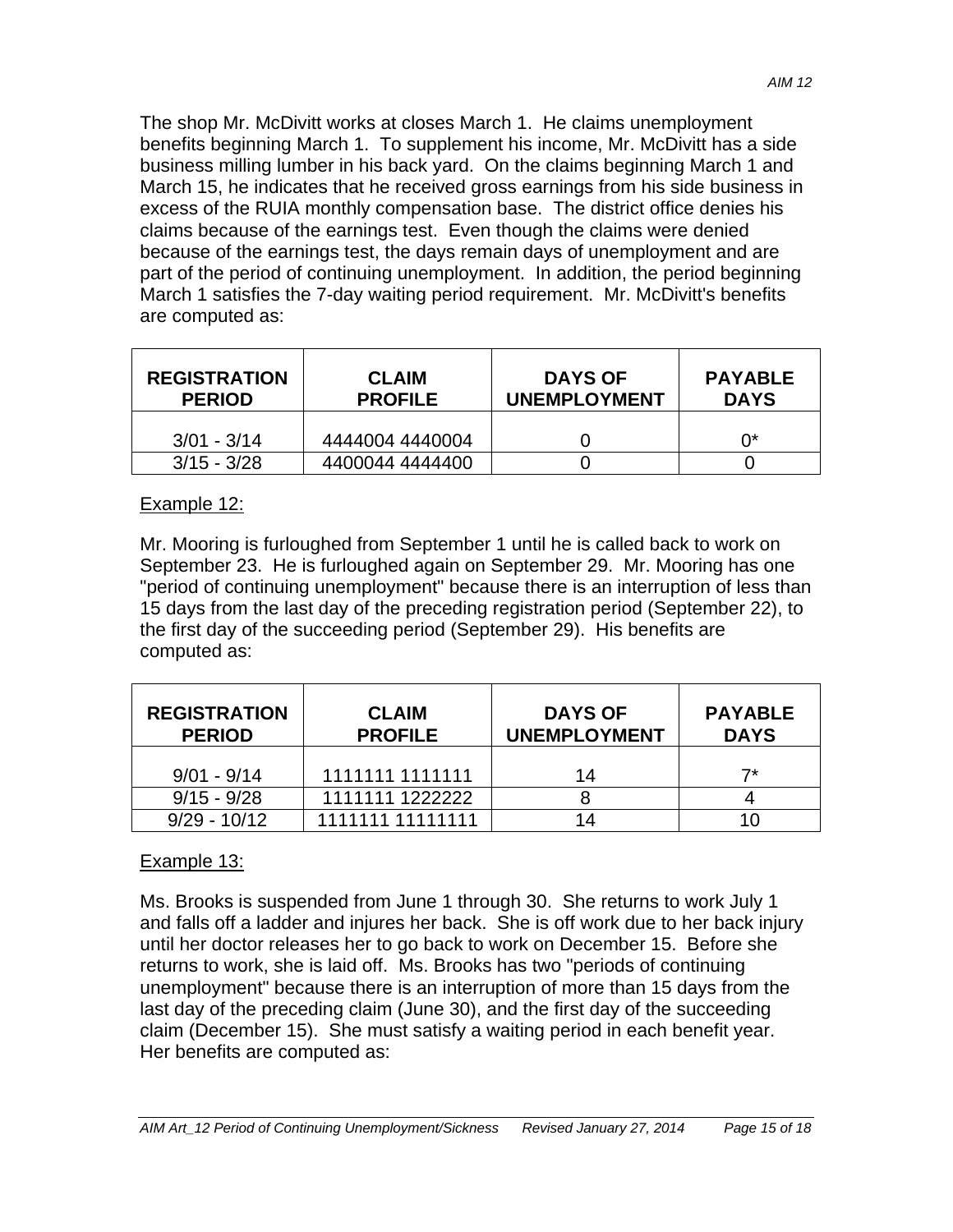| <b>REGISTRATION</b><br><b>PERIOD</b> | <b>CLAIM</b><br><b>PROFILE</b> | <b>DAYS OF</b><br><b>UNEMPLOYMENT</b> | <b>PAYABLE</b><br><b>DAYS</b> |
|--------------------------------------|--------------------------------|---------------------------------------|-------------------------------|
| $6/01 - 6/14$                        | 1111111 1111111                | 14                                    |                               |
| $6/15 - 6/28$                        | 1111111 1111111                | 14                                    |                               |
| $6/29 - 7/11$                        | 1100000 0000000                |                                       |                               |
| 12/15-12/28                          | 1111111 1111111                |                                       |                               |

### Example 14:

Mr. Hinckley is suspended from June 2 through August 2. He has one "period of continuing unemployment" beginning June 2. Mr. Hinckley serves only one 7 day waiting period even though his days of unemployment cross from one benefit year into the next. His benefits are computed as:

| <b>REGISTRATION</b><br><b>PERIOD</b> | <b>CLAIM</b><br><b>PROFILE</b> | <b>DAYS OF</b><br><b>UNEMPLOYMENT</b> | <b>PAYABLE</b><br><b>DAYS</b> |
|--------------------------------------|--------------------------------|---------------------------------------|-------------------------------|
| $6/02 - 6/15$                        | 1111111 1111111                | 14                                    | 7*                            |
| $6/16 - 6/29$                        | 1111111 1111111                | 14                                    | 10                            |
| $6/30 - 7/13$                        | 1111111 1111111                | 14                                    | 10                            |
| $7/14 - 7/27$                        | 1111111 1111111                | 14                                    | 10                            |
| $7/28 - 8/10$                        | 1111122 2220022                |                                       |                               |

### Example 15:

Mr. Breen, who has 8 years of service, is laid off on January 2 and claims unemployment benefits until he exhausts normal benefits on June 27. He again applies for and claims unemployment benefits beginning July 1. Mr. Breen has two "periods of continuing unemployment" because his exhaustion of unemployment benefits ended the period of continuing unemployment beginning January 2. In addition, he must satisfy two 7-day waiting periods. His benefits are computed as:

| <b>REGISTRATION</b><br><b>PERIOD</b> | <b>CLAIM</b><br><b>PROFILE</b> | <b>DAYS OF</b><br><b>UNEMPLOYMENT</b> | <b>PAYABLE</b><br><b>DAYS</b> |
|--------------------------------------|--------------------------------|---------------------------------------|-------------------------------|
| $1/02 - 1/15$                        | 1111111 1111111                | 14                                    | –7*                           |
| $6/16 - 6/29$                        | 1111111 1111333                |                                       |                               |
| $7/01 - 7/14$                        | 1111111 1111111                | 14                                    |                               |

### Example 16: